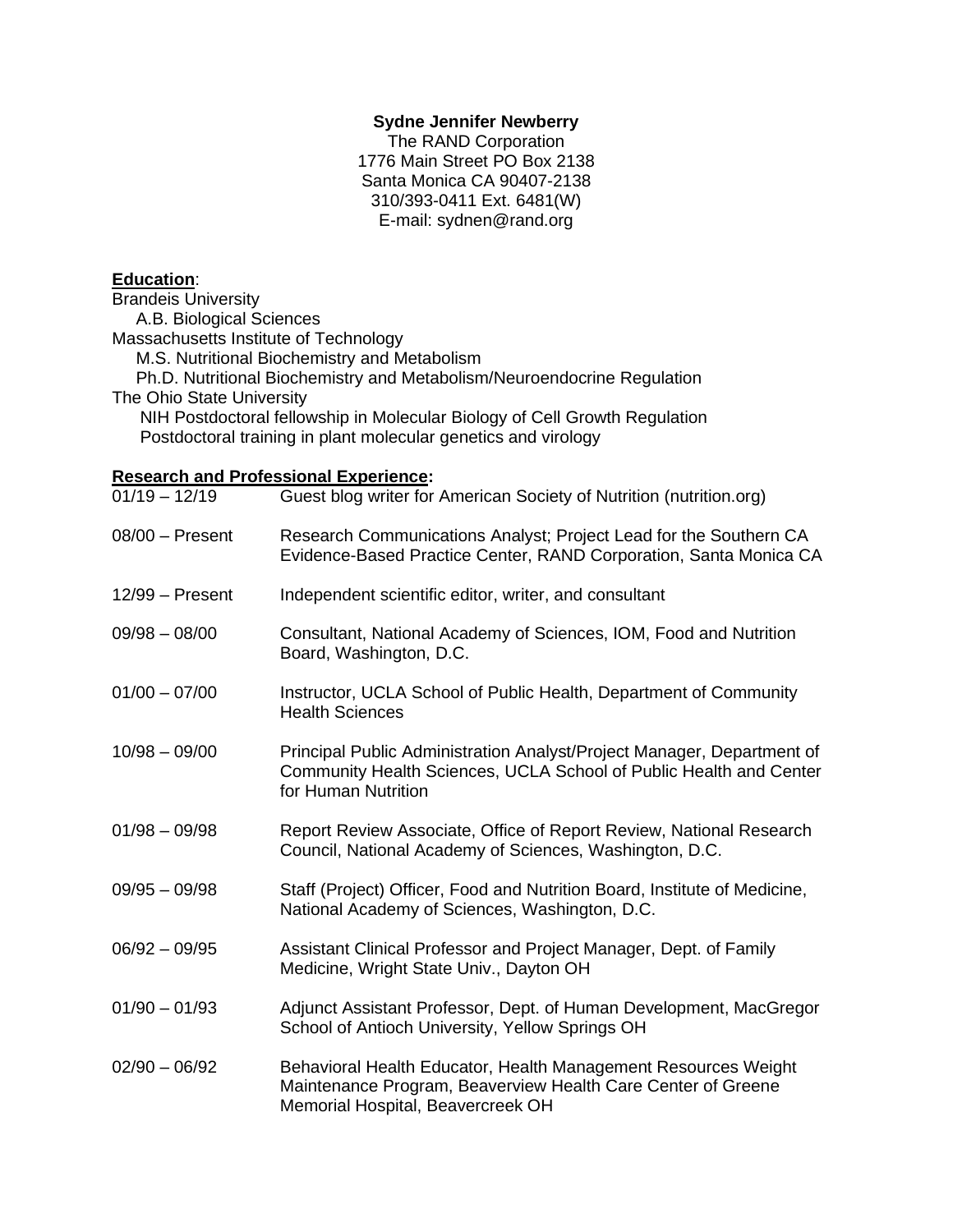| $01/88 - 09/90$ | Research Associate (1/88 - 9/90), Dept. of Molecular Biology and<br>Biotechnology Center, The Ohio State University, Columbus OH                                                   |
|-----------------|------------------------------------------------------------------------------------------------------------------------------------------------------------------------------------|
| $09/85 - 01/88$ | Postdoctoral Research Associate (National Research Service Award),<br>Dept. of Biochemistry, The Ohio State University, Columbus OH                                                |
| 03/84 - 09/85   | Postdoctoral Research Associate (National Research Service Award),<br>Fels Research Institute Endocrinology Division, Dept. of Biochemistry,<br>Wright State University, Dayton OH |
| 09/79 - 10/83   | Graduate Research Assistant, MIT, Cambridge MA and Beth Israel<br>Hospital (Harvard Medical School), Brookline MA                                                                  |

## **Additional Education/Training**

- Completed coursework in management
- Completed coursework in editing, PowerPoint, other presentation products
- Completed one year of masters' level coursework in marriage and family counseling

## **Professional Society Memberships**

American Society for Nutrition (2008-present)

#### **Journal Peer Review Service**

American Journal of Clinical Nutrition (2011-present) Annals of Internal Medicine (2015-present) Systematic Reviews (2012-present) Pediatrics (2013-present) BMJ Open (2016-present)

#### **Honors and Awards**

Guest blogger for 2019, American Society of Nutrition NIH National Research Service Award for 3 years, 1984.

#### **Peer-reviewed Publications, Abstracts, and Theses**:

#### **Military Acquisition**

Drezner, Jeffrey A., Megan McKernan, Jerry M. Sollinger, and Sydne Newberry, Issues with Access to Acquisition Information in the Department of Defense: A Series on Considerations for Managing Program Data in the Emerging Acquisition Environment. Santa Monica, CA: RAND Corporation, 2020. https://www.rand.org/pubs/research\_reports/RR3130.html.

Anton, Philip S., Megan McKernan, Ken Munson, James G. Kallimani, Alexis Levedahl, Irv Blickstein, Jeffrey A. Drezner, and Sydne Newberry, Assessing Department of Defense Use of Data Analytics and Enabling Data Management to Improve Acquisition Outcomes. Santa Monica, CA: RAND Corporation, 2019. [https://www.rand.org/pubs/research\\_reports/RR3136.html.](https://www.rand.org/pubs/research_reports/RR3136.html)

Tarraf, Danielle C., William Shelton, Edward Parker, Brien Alkire, Diana Gehlhaus, Justin Grana, Alexis Levedahl, Jasmin Leveille, Jared Mondschein, James Ryseff, Ali Wyne, Dan Elinoff, Edward Geist, Benjamin N. Harris, Eric Hui, Cedric Kenney, Sydne Newberry, Chandler Sachs, Peter Schirmer, Danielle Schlang, Victoria M. Smith, Abbie Tingstad, Padmaja Vedula, and Kristin Warren, The Department of Defense Posture for Artificial Intelligence: Assessment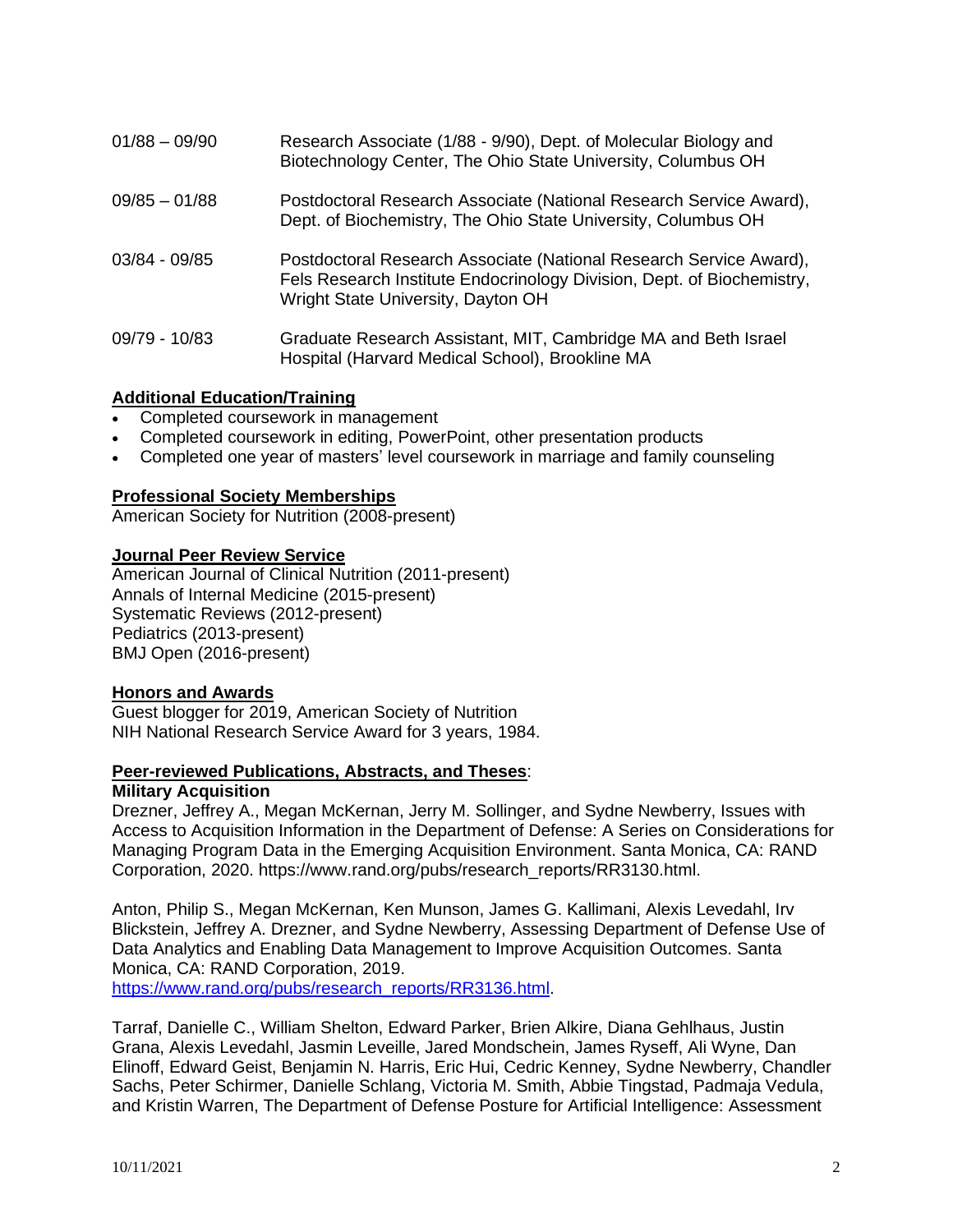and Recommendations. Santa Monica, CA: RAND Corporation, 2019. [https://www.rand.org/pubs/research\\_reports/RR4229.html.](https://www.rand.org/pubs/research_reports/RR4229.html)

## **Health**

**Newberry S**, What do we really know about micronutrient supplementation and risk for upper respiratory infection (Editorial). BMJ Global Health. 2021 Vol. 6, No. 1. https://gh.bmj.com/content/6/1/e004896; [http://dx.doi.org/10.1136/bmjgh-2020-004896.](http://dx.doi.org/10.1136/bmjgh-2020-004896)

Gidengil C, Goetz MB, **Newberry S**, Maglione M, Hall O, Larkin J, Motala A, Hempel S. Safety of vaccines used for routine immunization in the United States: An updated systematic review and meta-analysis. Vaccine. 2021 Jun 23;39(28):3696-3716. doi: 10.1016/j.vaccine.2021.03.079. Epub 2021 May 25. PMID: 34049735

Garsa A, Jang JK, Baxi S, Chen C, Akinniranye O, Hall O, Larkin J, Motala A, **Newberry S**, Hempel S. Radiation Therapy for Brain Metastases. Comparative Effectiveness Review No. 242. (Prepared by the Southern California Evidence-based Practice Center under Contract No. 290-2015-00001-I.) AHRQ Publication No. 21-EHC021. PCORI Publication No. 2020-SR-02. Rockville, MD: Agency for Healthcare Research and Quality; June 2021. DOI: <https://doi.org/10.23970/AHRQEPCCER242>

Payán DD, Maggard-Gibbons M, Flórez KR, Mejia N, Hemmelgarn M, Kanouse D, Kahn KL, Golinelli D, Diaz Fuentes CM, **Newberry SJ**, Lara M, Taking Care of Yourself and Your Risk for Breast Cancer (CUIDARSE): A Randomized Controlled Trial of a Health Communication Intervention for Latinas, Health Educ Behav 2020 May 25;1090198120920529, PMID: 32449396

**Newberry** S, Gore K, Belsher, Bird C, Hempel S (2019) Do women and men respond differently to alcohol use disorder treatment? Front Womens Health 4: doi: 10.15761/FWH.1000170

**Newberry S**, Booth M, Rutter, C, Apaydin E, Karimi G, Shanman RM, Motala A, Maglione MA, Hempel S. Gender Differences in Response to Alcohol Use Disorder Treatment: *A Systematic Review*. (2019) RAND Corporation. RR-2178-OSD.

Berry, Sandra H., Dmitry Khodyakov, David Grant, Alexandra Mendoza-Graf, Elizabeth Bromley, Gina Karimi, Barbara Levitan, Karin Liu, and **Sydne Newberry**, Profile of Institutional Review Board Characteristics Prior to the 2019 Implementation of the Revised Common Rule. Santa Monica, CA: RAND Corporation, 2019.

[https://www.rand.org/pubs/research\\_reports/RR2648.html.](https://www.rand.org/pubs/research_reports/RR2648.html)

Newberry SJ, Chung M, Anderson CAM, Chen C, Fu Z, Tang A, Zhao N, Booth M, Marks J, Hollands S, Motala A, Larkin JK, Shanman R, Hempel S. Sodium and Potassium Intake: Effects on Chronic Disease Outcomes and Risks. Comparative Effectiveness Review No. 206. (Prepared by the RAND Southern California Evidence-based Practice Center under Contract No. 290-2015-00010-I.) AHRQ Publication No. 18-EHC009-EF. Rockville, MD: Agency for Healthcare Research and Quality; March 2018.

[www.effectivehealthcare.ahrq.gov/reports/final.cfm.](http://www.effectivehealthcare.ahrq.gov/reports/final.cfm) DOI: [https://doi.org/10.23970/AHRQEPCCER206.](https://doi.org/10.23970/AHRQEPCCER206) PMID: 30125063

Maglione MA, Raaen L, Chen C, Azhar G, Shahidinia N, Shen M, Maksabedian E, Shanman RM, Newberry S, Hempel S. Effects of medication assisted treatment (MAT) for opioid use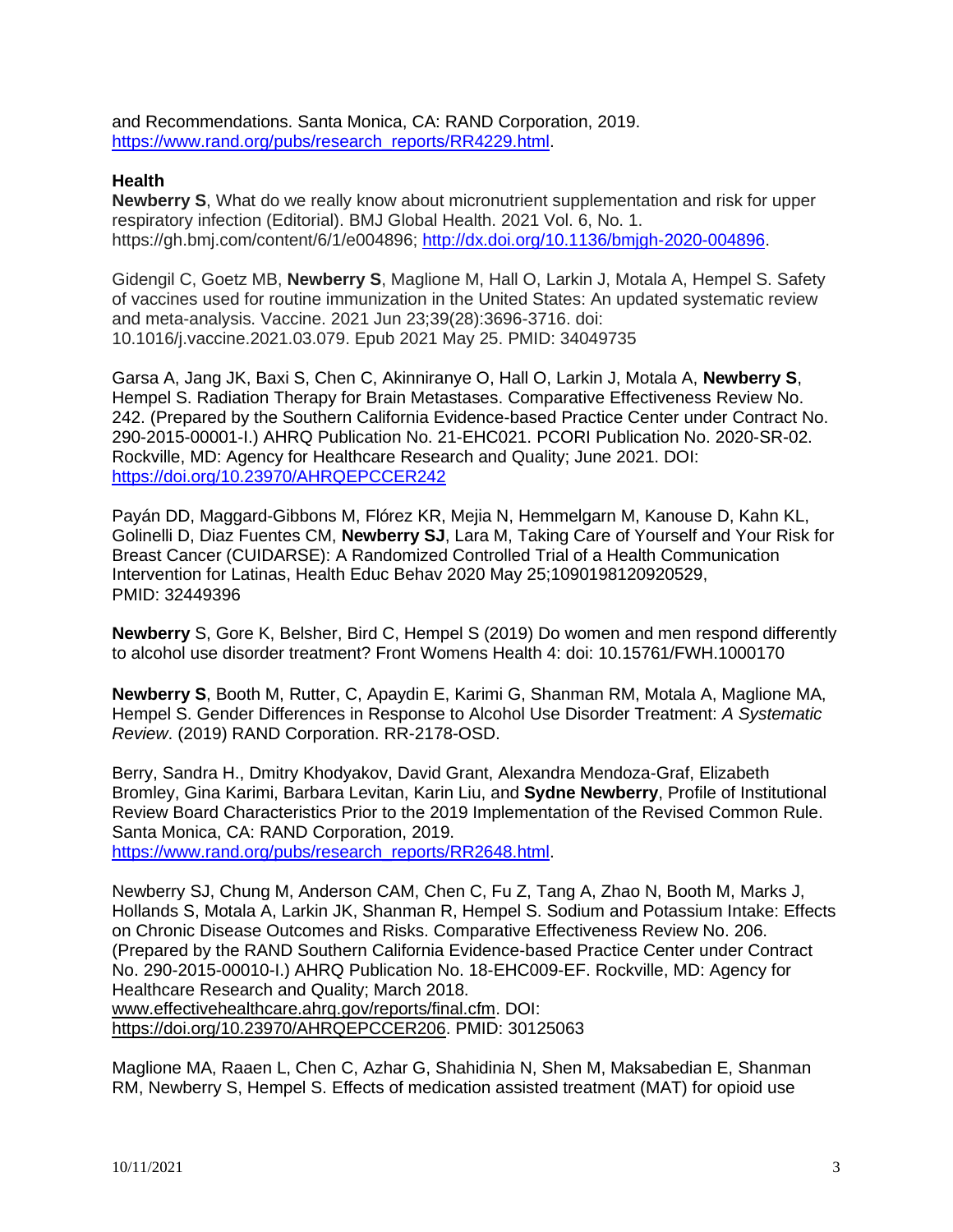disorder on functional outcomes: A systematic review. J Subst Abuse Treat. 2018 Jun; 89:28- 51. PMID: 29706172

Chou R, Baker WL, Bañez LL, Iyer S, Myers ER, Newberry S, Pincock L, Robinson KA, Sardenga L, Sathe N, Springs S, Wilt TJ. Agency for Healthcare Research and Quality Evidence-based Practice Center methods provide guidance on prioritization and selection of harms in systematic reviews. J Clin Epidemiol. 2018 Jun; 98:98-104. Review. PMID: 29409913

Newberry SJ, FitzGerald J, SooHoo NF, Booth M, Marks J, Motala A, Apaydin E, Chen C, Raaen L, Shanman R, Shekelle PG. Treatment of Osteoarthritis of the Knee: An Update Review. Comparative Effectiveness Review No. 190. (Prepared by the RAND Southern California Evidence-based Practice Center under Contract No. 290-2015-00010-I.) AHRQ Publication No.17-EHC011-EF. Rockville, MD: Agency for Healthcare Research and Quality; May 2017. PMID: 28825779

Maglione MA, Hempel S, Maher AR, Ewing B, Colaiaco B, Newberry S, Kandrack, Shanman RM, Sorbero ME. Efficacy of Mindfulness Meditation for Smoking Cessation: A Systematic Review and Meta-Analysis; Addictive Behaviors, Volume 69, June 2017, Pages 2734. doi:10.1016/j.addbeh.2017.01.022

White CM, Sanders Schmidler GD, Butler M, Wang Z, Robinson K, Mitchell MD, Berkman N, Henderson J, Fiordalisi C, Hartling L, Newberry SJ, Guise JM, Borsky A, Niebuhr D, Pham D, Gozu A, Iyer S, Bañez L. Rockville (MD): Agency for Healthcare Research and Quality (US); 2017 Oct. PMID: 29611913Understanding Health-Systems' Use of and Need for Evidence To [Inform Decisionmaking \[Internet\].](https://www.ncbi.nlm.nih.gov/pubmed/29611913)

Shekelle PG, Shetty K, Newberry S, Maglione M, Motala A. Machine Learning Versus Standard Techniques for Updating Searches for Systematic Reviews: A Diagnostic Accuracy Study. Ann Intern Med. 2017 Aug 1;167(3):213-215. PMID: 28605762

O'Hanlon CE, Newberry SJ, Booth M, Grant S, Motala A, Maglione MA, FitzGerald JD, Shekelle PG. Hyaluronic acid injection therapy for osteoarthritis of the knee: concordant efficacy and conflicting serious adverse events in two systematic reviews. Syst. Rev. 2016 Nov 4;5(1):186. PMID:27814744

Chung M, Tang AM, Fu Z, Wang DD, Newberry SJ. Calcium Intake and Cardiovascular Disease Risk: An Updated Systematic Review and Meta-analysis. Ann Intern Med. 2016 Dec 20;165(12):856-866. PMID 27776363

Hilton L, Hempel S, Ewing BA, Apaydin E, Xenakis L, Newberry S, Colaiaco B, Maher AR, Shanman RM, Sorbero ME, Maglione MA. Mindfulness Meditation for Chronic Pain: Systematic Review and Meta-analysis. Ann Behav Med. 2016 Sep 22. PMID: 27658913.

Newberry SJ, FitzGerald JD, Motala A, Booth M, Maglione MA, Han D, Tariq A, O'Hanlon CE, Shanman R, Dudley W, Shekelle PG Diagnosis of Gout: A Systematic Review in Support of an American College of Physicians Clinical Practice Guideline. Ann Intern Med. 2017 Jan 3;166(1):27-3. PMID: 27802505.

Shekelle PG, Newberry SJ, FitzGerald JD, Motala A, O'Hanlon CE, Tariq A, Okunogbe A, Han D, Shanman R. Management of Gout: A Systematic Review in Support of an American College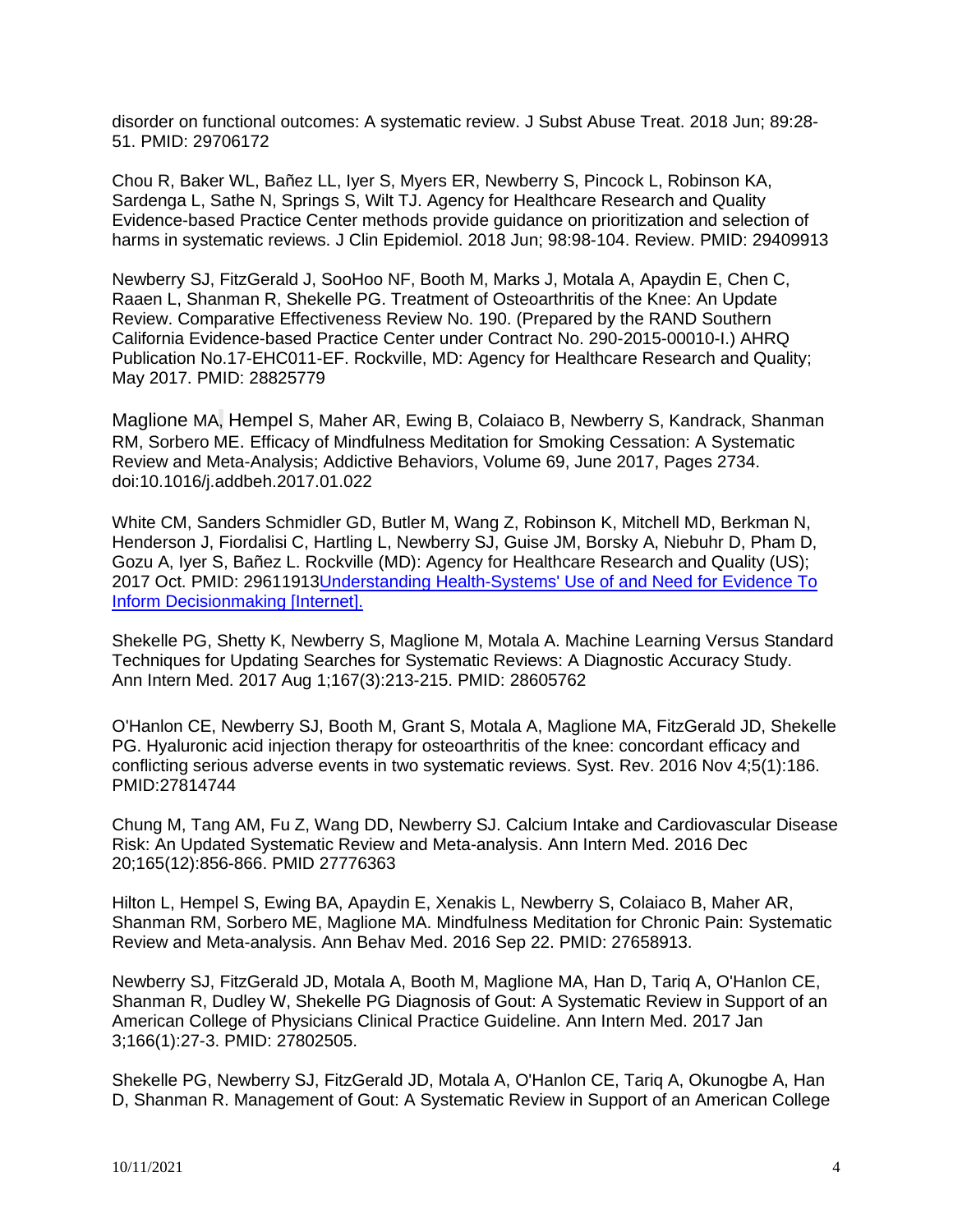of Physicians Clinical Practice Guideline. Ann Intern Med. 2017 Jan 3;166(1):37-51. PMID: 27802478

Newberry, S.J., Chung, M., Booth, M., Maglione, M., Tang, A.M., O'Hanlon, C. E., Wang, D. D., Okunogbe, A., Huang, C., Motala, A., Dudley, W., Shanman, R., Coker, T. R., Shekelle, P.G. Omega-3 Fatty Acids and Maternal and Child Health: An Updated Systematic Review. Comparative Effectiveness Review No. 224. AHRQ Publication No. 16(17)-E003-EF. Rockville, MD: Agency for Healthcare Research and Quality; 2016 Oct. [www.effectivehealthcare.ahrq.gov/reports/final.cfm](http://www.effectivehealthcare.ahrq.gov/reports/final.cfm) PMID: 30307735

**Newberry S**, Hempel S, Booth M, Ewing B, Maher AR, O'Hanlon CE, Sloan J, Vaughan CA, Dudley W, Shanman RM, Sorbero ME. Omega-3 Fatty Acids for Major Depressive Disorder: *A Systematic Review*. (2015) RAND Corporation. RR-1079-OSD

Mattke, Soeren, Kandice A. Kapinos, John P. Caloyeras, Erin Audrey Taylor, Benjamin Saul Batorsky, Harry H. Liu, Kristin R. Van Busum, and Sydne Newberry, Incentives for Workplace Wellness Programs: They Increase Employee Participation, but Building a Better Program Is Just as Effective. Santa Monica, CA: RAND Corporation, 2015. [https://www.rand.org/pubs/research\\_briefs/RB9842.html.](https://www.rand.org/pubs/research_briefs/RB9842.html)

Newberry SJ, Fitzgerald JD, Maglione MA, O'Hanlon CE, Booth M, Motala A, Timmer M, Shanman R, Shekelle PG. [Systematic Review for Effectiveness of Hyaluronic Acid in the](http://www.ncbi.nlm.nih.gov/pubmed/26866204)  [Treatment of Severe Degenerative Joint Disease \(DJD\) of the Knee \[Internet\].](http://www.ncbi.nlm.nih.gov/pubmed/26866204) Rockville (MD): Agency for Healthcare Research and Quality (US); 2015 Jul 23. PMID: 26866204

Maglione MA, Okunogbe A, Ewing B, Grant S, Newberry SJ, Motala A, Shanman R, Mejia-Gonzalez N, Arifkhanova A, Shekelle P, Harmon G. Diagnosis of Celiac Disease. Comparative Effectiveness Review No. 162. (Prepared by the Southern California Evidence-based Practice Center under Contract No. 290-2012-00006-I.) AHRQ Publication No. 15-EHC032-EF. Rockville, MD: Agency for Healthcare Research and Quality; September 2015. [www.effectivehealthcare.ahrq.gov/reports/final.cfm](http://www.effectivehealthcare.ahrq.gov/reports/final.cfm) PMID: 26937544

Newberry S; Hempel S, PhD; Booth M; Ewing B; Maher A; O'Hanlon C, MPP; Sloan, J; Vaughan C; Dudley W; Shanman R; Sorbero M; Omega-3 Fatty Acids for Major Depressive Disorder: A Systematic Review; Prepared for the Defense Centers of Excellence for Psychological Health and Traumatic Brain Injury; RAND National Security Research Division: Forces and Resources Policy Center; RR-1079-OSD. April 2015.

Mattke, Soeren, Harry H. Liu, Samuel Hirshman, Saw Htay Wah, and Sydne Newberry, Quantitative Evaluation of the Impact of the Healthy Communities Initiative in Cincinnati. Santa Monica, CA: RAND Corporation, 2014. https://www.rand.org/pubs/research\_reports/RR729.html. Also available in print form.

Newberry SJ, Chung M, Shekelle PG, Booth MS, Liu JL, Ruelaz Maher A, Motala A, Cui M, Perry T, Shanman R, Balk EM. Vitamin D and Calcium: A Systematic Review of Health Outcomes (Update). Evidence Report/Technology Assessment No. 217. Prepared by the Southern California Evidence-based Practice Center under Contract No. 290-2012-00006-I. AHRQ Publication No. 14-E004-EF. Rockville MD. Agency for Healthcare Research and Quality. September 2014. [www.effectivehealthcare.ahrq.gov/reports/final.cfm.](http://www.effectivehealthcare.ahrq.gov/reports/final.cfm) PMID: 30313003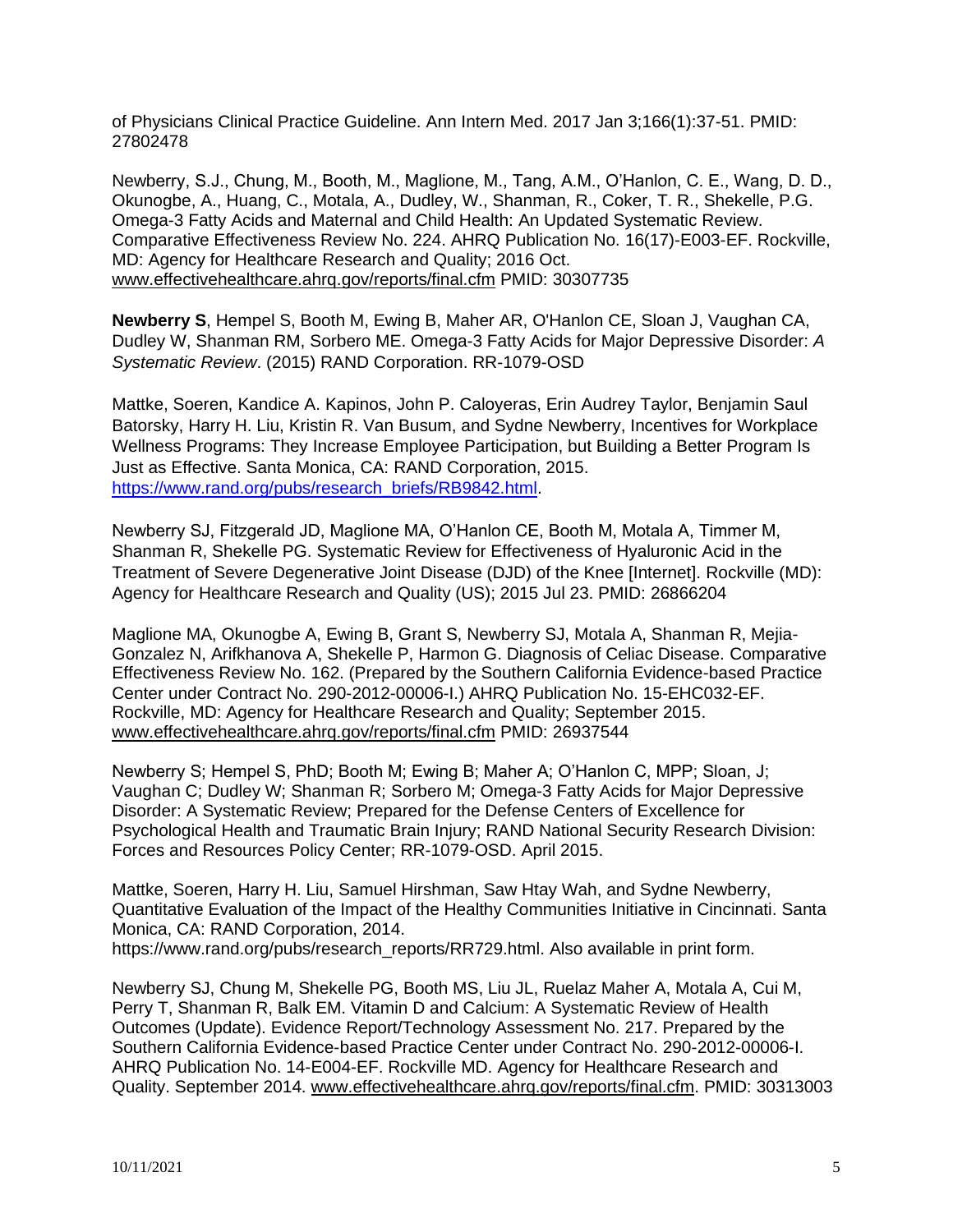Mattke, Soeren, Harry H. Liu, Lauren E. Hunter, Kun Gu, and Sydne Newberry, The Role of Health Care Transformation for the Chinese Dream: Powering Economic Growth, Promoting a Harmonious Society. Santa Monica, CA: RAND Corporation, 2014. https://www.rand.org/pubs/research\_reports/RR600-1.html. Also available in print form.

Crandall CJ, Newberry SJ, Diamant A, Lim YW, Gellad WF, Booth MJ, Motala A, Shekelle PG. Comparative effectiveness of pharmacologic treatments to prevent fractures: an updated systematic review. Ann Intern Med. 2014 Nov 18;161(10):711-23 PMID: 25199883

Maglione MM, Das L, Raaen L, Smith A, Chari R, Newberry S, Shanman E, Perry T, Goetz M, Gidengil C. Safety of Vaccines Used for Routine Immunization of US Children: A Systematic Review. PEDIATRICS Volume 134, Number 2, August 2014. PMID: 25086160

Shekelle PG, Motala A, Johnsen B, Newberry SJ. Assessment of a method to detect signals for updating systematic reviews. Syst Rev. 2014 Feb 14; 3:13. PMID: 24529068

Robinson KA, Whitlock EP, Oneil ME, Anderson JK, Hartling L, Dryden DM, Butler M, Newberry SJ, McPheeters M, Berkman ND, Lin JS, Chang S. Integration of existing systematic reviews into new reviews: identification of guidance needs. Syst Rev. 2014 Jun 23;3(1):60. PMID 24956937.

Robinson KA, Chou R, Berkman ND, Newberry SJ, Fu R, Hartling L, Dryden D, Butler M, Foisy M, Anderson J, Motu'apuaka M, Relevo R, Guise JM, Chang S. Twelve recommendations for integrating existing systematic reviews into new reviews: EPC guidance. J Clin Epidemiol. 2016 Feb; 70:38-4. PMID 26261004.

Viswanathan M, Carey TS, Belinson SE, Berliner E, Chang SM, Graham E, Guise JM, Ip S, Maglione MA, McCrory DC, McPheeters M, Newberry SJ, Sista P, White CM. A proposed approach may help systematic reviews retain needed expertise while minimizing bias from nonfinancial conflicts of interest. J Clin Epidemiol. 2014 Nov;67(11):1229-38. PMID: 25022723

Shekelle PG, Wachter RM, Pronovost PJ, Schoelles K, McDonald KM, Dy SM, Shojania K, Reston J, Berger Z, Johnsen B, Larkin JW, Lucas S, Martinez K, Motala A, Newberry SJ, Noble M, Pfoh E, Ranji SR, Rennke S, Schmidt E, Shanman R, Sullivan N, Sun F, Tipton K, Treadwell JR, Tsou A, Vaiana ME, Weaver SJ, Wilson R, Winters BD. Making health care safer II: an updated critical analysis of the evidence for patient safety practice. Evid Rep Technol Assess (Full Rep). 2013 Mar;(211):1-945. PMID: 24423049

Hempel S, Newberry S, Wang Z, Booth M, Shanman R, Johnsen B, Shier V, Saliba D, Spector WD, Ganz DA. Hospital Fall Prevention: A Systematic Review of Implementation, Components, Adherence, and Effectiveness. J Am Geriatr Soc. 2013 Apr; 61(4):483-94. PMID: 23527904

Newberry SJ, Ahmadzai N, Motala A, Tsertsvadze A, Maglione M, Ansari MT, Hempel S, Tsouros S, Schneider Chafen J, Shanman R, Skidmore B, Moher D, Shekelle PG. Surveillance and Identification of Signals for Updating Systematic Reviews: Implementation and Early Experience [Internet]. Rockville (MD): Agency for Healthcare Research and Quality (US); 2013 Jun. PMID: 23865098

Ahmadzai N, Newberry SJ, Maglione MA, Tsertsvadze A, Ansari MT, Hempel S, Motala A, Tsouros S, Schneider Chafen JJ, Shanman R, Moher D, Shekelle PG. [A surveillance system to](https://www.ncbi.nlm.nih.gov/pubmed/24225065)  [assess the need for updating systematic reviews.](https://www.ncbi.nlm.nih.gov/pubmed/24225065) Syst Rev. 2013 Nov 14. PMID: 24225065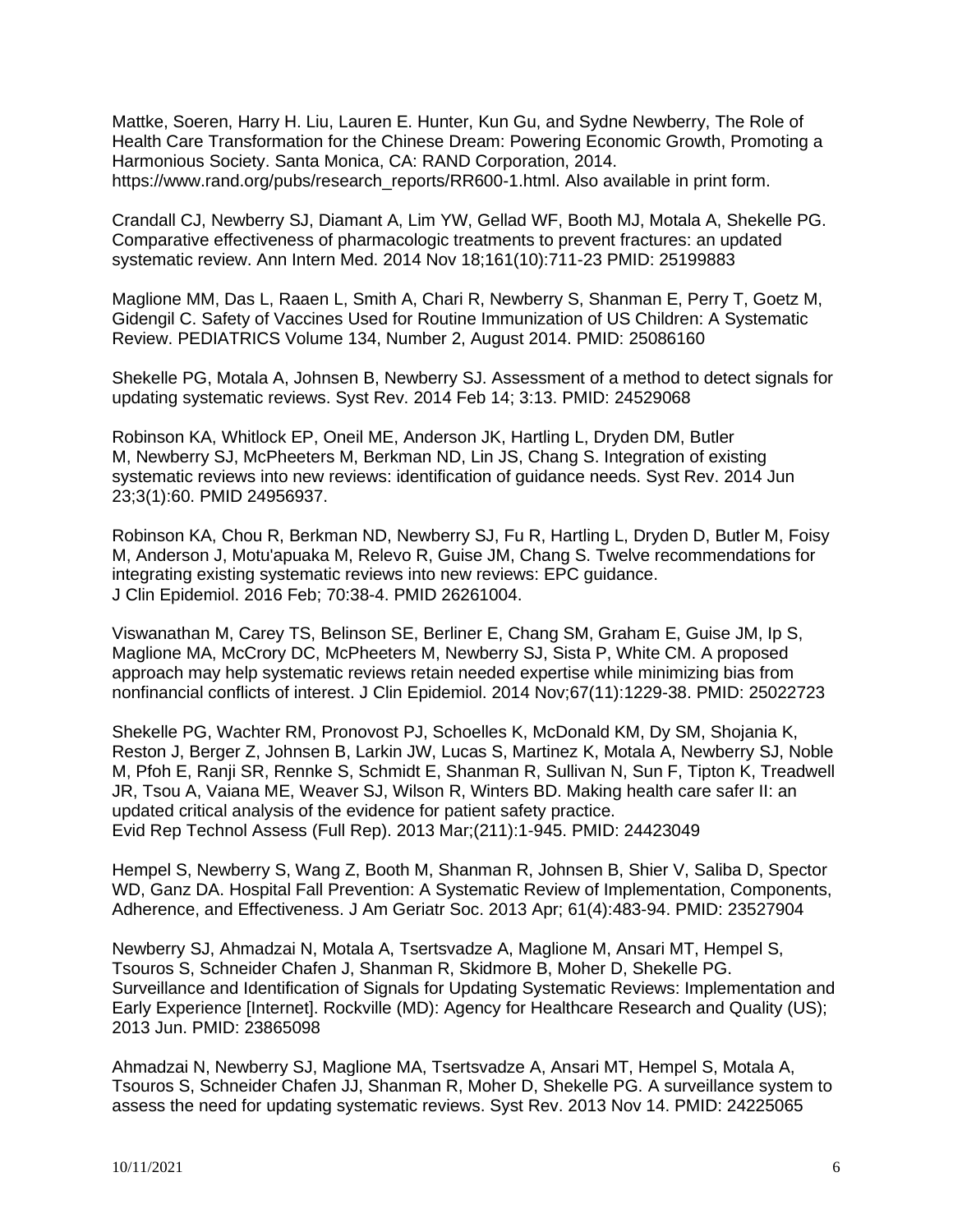Newberry SJ, Shekelle PG, Vaiana M, Motala A. Reporting the Findings of Updated Systematic Reviews of Comparative Effectiveness: How Do Users Want to View New Information? [Internet]. Rockville (MD): Agency for Healthcare Research and Quality (US); 2013 May. PMID: 23785728

Viswanathan M, Carey TS, Belinson SE, Berliner E, Chang SM, Graham E, Guise JM, Ip S, Maglione MA, McCrory DC, McPheeters M, Newberry SJ, Sista P, White CM. Identifying and Managing Nonfinancial Conflicts of Interest for Systematic Reviews. Rockville (MD): Agency for Healthcare Research and Quality (US); 2013 May. PMID: 23844449

Dalal SR, Shekelle PG, Hempel S, Newberry SJ, Motala A, Shetty KD. A Pilot Study Using Machine Learning and Domain Knowledge to Facilitate Comparative Effectiveness Review Updating. Med Decis Making. 2012 Sep 7. PMID: 22961102

Shekelle PG, Ruelaz A, Miake-Lye IM, Beroes JM, Newberry S. Maintaining Research Integrity: A Systematic Review of the Role of the Institutional Review Board in Managing Conflict of Interest [Internet] Washington (DC): Department of Veterans Affairs; 2012 May. PMID: 22787689

Hempel S, Newberry SJ, Maher AR, Wang Z, Miles JNV, Shanman R, Johnsen B, Shekelle PG. Probiotics for the prevention and treatment of antibiotic–associated diarrhea: A systematic review and meta-analysis. JAMA. 2012. May 9; Vol. 307(18):1959-69. PMID: 22570464

Newberry SJ What is the evidence that vitamin C supplements lower blood pressure? (Editorial) Am J Clin Nutr. 2012 May; 95(5):997-8. PMID: 22492375

Crandall CJ, Newberry SJ, Diamant A, Lim YW, Gellad WF, Suttorp MJ, Motala A, Ewing B, Roth B, Shanman R, Timmer M, Shekelle PG. Treatment to Prevent Fractures in Men and Women with Low Bone Density or Osteoporosis: Update of a 2007 Report. Rockville (MD): Agency for Healthcare Research and Quality (US); 2012 March. PMID: 22553885

Chung M, Newberry SJ, Ansari MT, Yu WW, Wu H, Lee J, Suttorp M, Gaylor JM, Motala A, Moher D, Balk EM, Shekelle PG. Two methods provide similar signals for the need to update systematic reviews. J Clin Epidemiol. 2012 Jun;65(6):660-8. PMID: 22464414

Timbie JW, Ringel JS, Fox DS, Waxman DA, Pillemer F, Carey C, Moore M, Karir V, Johnson TJ, Iyer N, Hu J, Shanman R, Larkin JW, Timmer M, Motala A, Perry TR, Newberry S, Kellermann AL. Allocation of Scarce Resources During Mass Casualty Events. Evidence Report No. 207. (Prepared by the Southern California Evidence-based Practice Center under Contract No. 290-2007-10062-I.) AHRQ Publication No. 12-E006-EF. Rockville, MD: Agency for Healthcare Research and Quality. June 2012.

Shekelle PG, Newberry SJ, Wu H, Suttorp M, Motala A, Lim YW, Balk EM, Chung M, Yu WW, Lee J, Gaylor JM, Moher D, Ansari MT, Skidmore R, Garritty C. Identifying Signals for Updating Systematic Reviews: A Comparison of Two Methods. Rockville (MD): Agency for Healthcare Research and Quality (US); 2011 Jun. PMID: 21834176

Hempel S, Ganz DA, Clifford M, Newberry S, Lim Y-W, Larkin J, Shanman RM, Wertheimer S, Wenger NS, Roth CP, Shekelle PG. Review of the Current Literature on Outcome Measures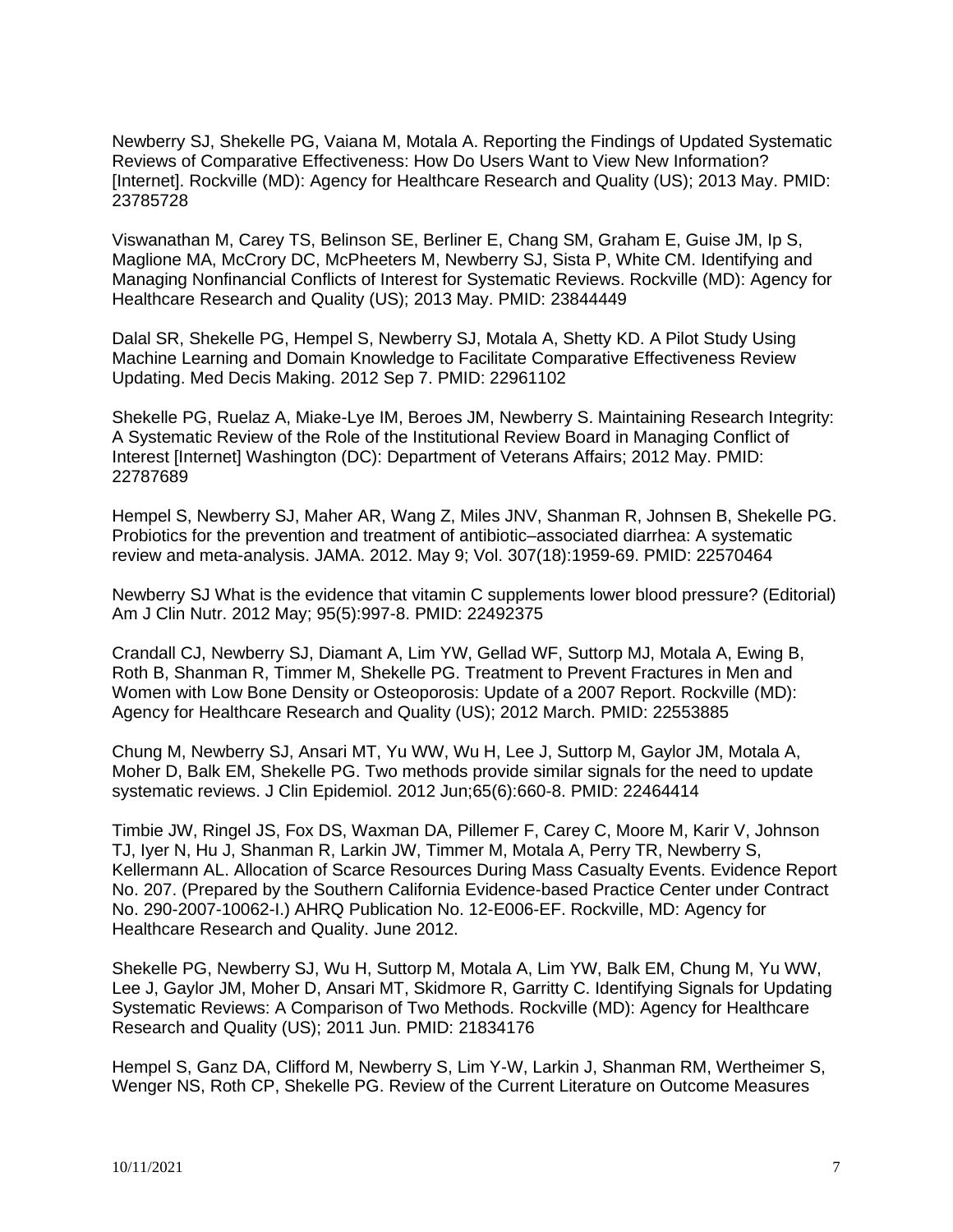Applicable to the Medicare Population for Use in a Quality Improvement Program: Project Deliverable 2a, 2b. WR-806-CMS. The RAND Corporation. Santa Monica CA. 2011.

Hempel S, Newberry SJ, Ruelaz A, Wang Z, Miles JNV, Suttorp MJ, Johnsen B, Shanman R, Slusser W, Fu N, Smith A, Roth B, Polak J, Motala A, Perry T, Shekelle PG. Safety of Probiotics to Reduce Risk and Prevent or Treat Disease. Evidence Report/ Technology Assessment No. 200. AHRQ Publication No. 11-E007. Rockville, MD: Agency for Healthcare Research and Quality. April 2011. PMID: 23126627

Coulter ID, Newberry SJ. Multicomponent Dietary Supplements for the Military. CF-298- SAMUELI. The RAND Corporation. 2011.

Shekelle P, Newberry S, Maglione M, Shanman R, Johnsen B, Carter J, Motala A, Hulley B, Wang Z, Bravata D, Chen M, Grossman J. Assessment of the Need to Update Comparative Effectiveness Reviews: Report of an Initial Rapid Program Assessment (2005–2009). Rockville (MD): Agency for Healthcare Research and Quality (US); 2009 Sep 10. NBK49457

Coker TR, Chan LS, Newberry SJ, Limbos MA, Suttorp M, Shekelle PG, Takata GS. Diagnosis, Microbial Epidemiology, and Antibiotic Treatment of Acute Otitis Media in Children: A Systematic Review. JAMA. Vol. 304, No. 19, Nov. 17, 2010, pp. 2161-2169. PMID: 21081729

Chafen JJ, Newberry SJ, Riedl MA, Bravata DM, Maglione M, Suttorp MJ, Sundaram V, Paige NM, Towfigh A, Hulley BJ, Shekelle PG. Diagnosing and managing common food allergies: a systematic review. JAMA. 2010 May 12;303(18):1848-56. PMID: 20460624

Appropriateness of Treating Glaucoma Suspects RAND Study Group. For which glaucoma suspects is it appropriate to initiate treatment? Ophthalmology. 2009 Apr;116(4):710-6, 716.e1- 82. PMID: 19344823

Maggard MA, Yermilov I, Li Z, Maglione M, Newberry S, Suttorp M, Hilton L, Santry HP, Morton JM, Livingston EH, Shekelle PG. Pregnancy and Fertility Following Bariatric Surgery: A Systematic Review. JAMA. 2008 Nov 19;300(19):2286-2296. PMID: 19017915

MacLean C, Newberry S, Maglione M, McMahon M, Ranganath V, Suttorp M, Mojica W, Timmer M, Alexander A, McNamara M, Desai SB, Zhou A, Chen S, Carter J, Tringale C, Valentine D, Johnsen B, Grossman J. Systematic Review: Comparative Effectiveness of Treatments to Prevent Fractures in Men and Women with Low Bone Density or Osteoporosis. Ann Intern Med. 2008 Feb 5;148(3):197-213. PMID: 18087050

Shekelle P, Maglione M, Bagley S, Suttorp M, Mojica WA, Carter J, Rolon C, Hilton L, Zhou A, Chen S, Glassman P, Newberry S. Efficacy and Comparative Effectiveness of Off-Label use of Atypical Antipsychotics. Agency for Healthcare Research and Quality: 2007 Jan. Report No.: 07-EHC003-EF. PMID: 20704049

Balk EM, Horsley TA, Newberry SJ, Lichtenstein AH, Yetley EA, Schachter HM, Moher D, MacLean CH, Lau J, A collaborative effort to apply the evidence-based review process to the field of nutrition: challenges, benefits, and lessons learned. Am J Clin Nutr. 2007 Jun;85(6):1448-56. PMID: 17556679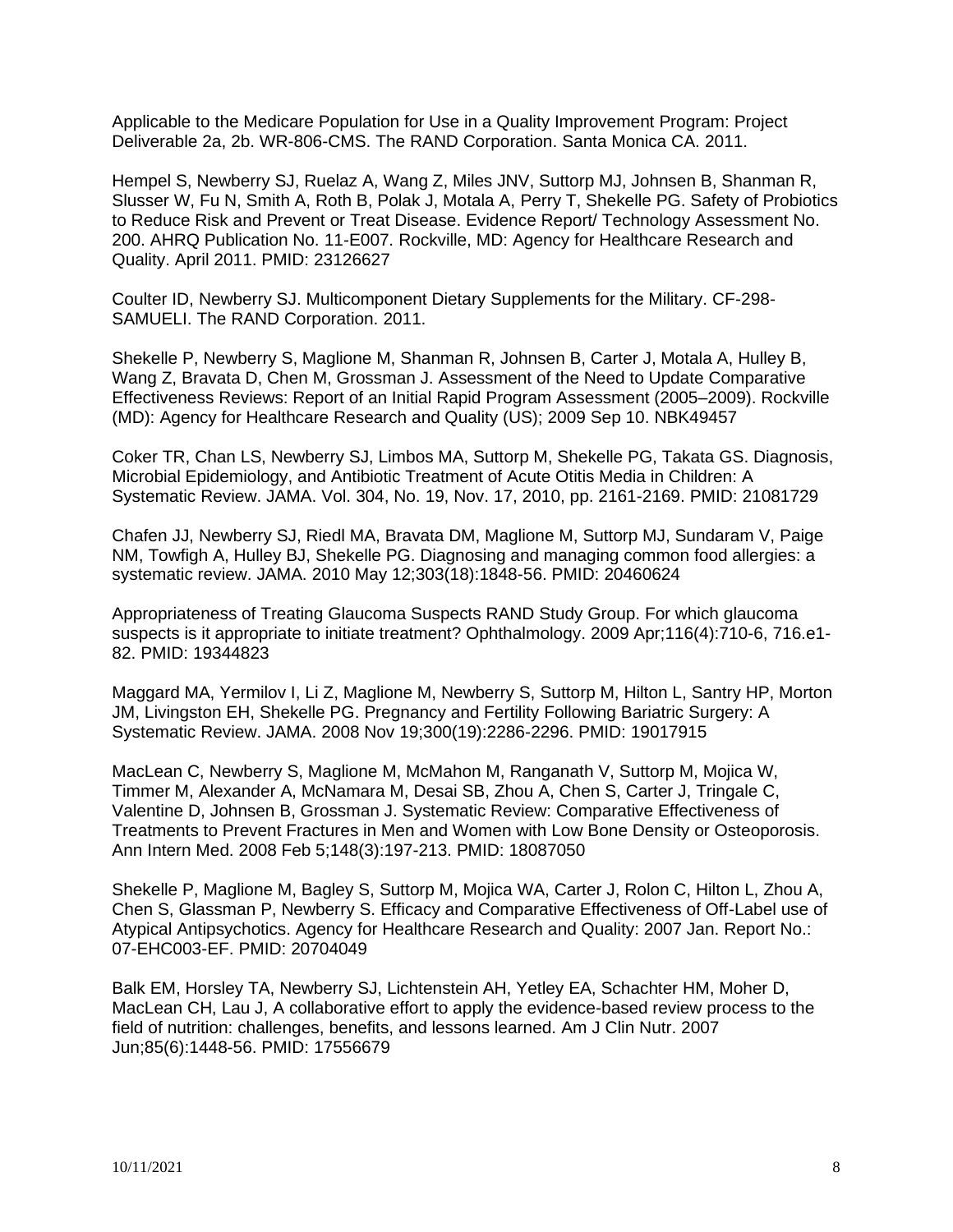Mattke S, Balakrishnan A, Bergamo G, Newberry SJ. A Review of Methods to Measure Health-Related Productivity Loss. American Journal of Managed Care, Vol. 13, No. 4, April 2007, pp. 211-217. PMID: 17408341

MacLean CH, Newberry SJ, Mojica WA, Khanna P, Issa AM, Suttorp MJ; Lim Y-W, Traina SB, Hilton L, Garland R, Morton SC. Effects of Omega-3 Fatty Acids on Cancer Risk, *Journal of the American Medical Association*, Vol. 294, No. 4, January 25, 2006, pp. 403-415. PMID: 16434631

Shekelle PG, Ortiz E, Newberry SJ, Rich MW, Rhodes SL, Brook RH, Goldman DP. Identifying Potential Health Care Innovations for the Future Elderly, *Health Affairs*, Web Exclusive, Sept 26, 2005, W5-R67 – W5-R76. PMID: 16186152

Issa AM, Mojica WA, Morton SC, Traina S, Newberry SJ, Hilton LG, Garland RH, Maclean CH. The Efficacy of Omega-3 Fatty Acids on Cognitive Function in Aging and Dementia: A Systematic Review *Dementia and Geriatric Cognitive Disorders*. PMID: 16340205

MacLean CH, Issa AM, Newberry SJ, Mojica WA, Morton SC, Garland RH, Hilton LG, Traina SB, Shekelle PG. Effects of Omega-3 Fatty Acids on Cognitive Function with Aging, Dementia, and Neurological Diseases, *Evidence Report/Technology Assessment No. 114*, Rockville, MD: Agency for Healthcare Research and Quality, Feb 2005. PMID: 15777112

MacLean CH, Mojica WA, Newberry SJ, Pencharz J, Garland RH, Tu W, Hilton LG, Gralnek IM, Rhodes S, Khanna P, Morton SC, Southern California Evidence-Based Practice Center. Systematic Review of the Effects of N–3 Fatty Acids in Inflammatory Bowel Disease, *American Journal of Clinical Nutrition*, Vol. 82, No. 3, Sept 2005, pp. 611-619. PMID: 16155275

MacLean CH, Newberry SJ, Mojica WA, Issa A, Khanna P, Lim YW, Morton SC, Suttorp M, Tu W, Hilton LG, Garland RH, Traina SB, Shekelle PG. Effects of Omega-3 Fatty Acids on Cancer Risk, *Evidence Report/Technology Assessment No. 113*, Rockville, MD: Agency for Healthcare Research and Quality, Feb 2005. PMID: 15777113

Wasserman J, Ringel J, Ricci K, Malkin J, Wynn B, Zwanziger J, Newberry S, Suttorp M, Rastegar A.

Understanding Potential Changes to the Veterans Equitable Resource Allocation (VERA) System: A Regression-Based Approach MG-163-DVA, 2004.

Goldman DP, Shekelle PG, Bhattacharya J, Hurd M, Joyce GF, Lakdawalla DN, Matsui DH, Newberry SJ, Panis CWA, Shang B. Health Status and Medical Treatment of the Future Elderly: Final Report. RAND TR-169-CMS, 2004.

Shekelle, P., Morton, S.C., Jungvig, J., Udani, J., Spar, M., Oda, K., Tu, W., Suttorp, M., Coulter, I., Newberry, S., Hardy, M. Effect of Supplemental Vitamin E for The Prevention and Treatment of Cardiovascular Disease, Journal of General and Internal Medicine, 2004; 19:380- 389. PMID: 15061748

MacLean, C., Mojica, W.A., Morton, S.C., et al. Effects of Omega-3 Fatty Acids on Lipids and Glycemic Control in Type II Diabetes and the Metabolic Syndrome and on Inflammatory Bowel Disease, Rheumatoid Arthritis, Renal Disease, Systemic Lupus Erythematosus, and Osteoporosis. Prepared by the Southern CA Evidence-based Practice Center for the Agency for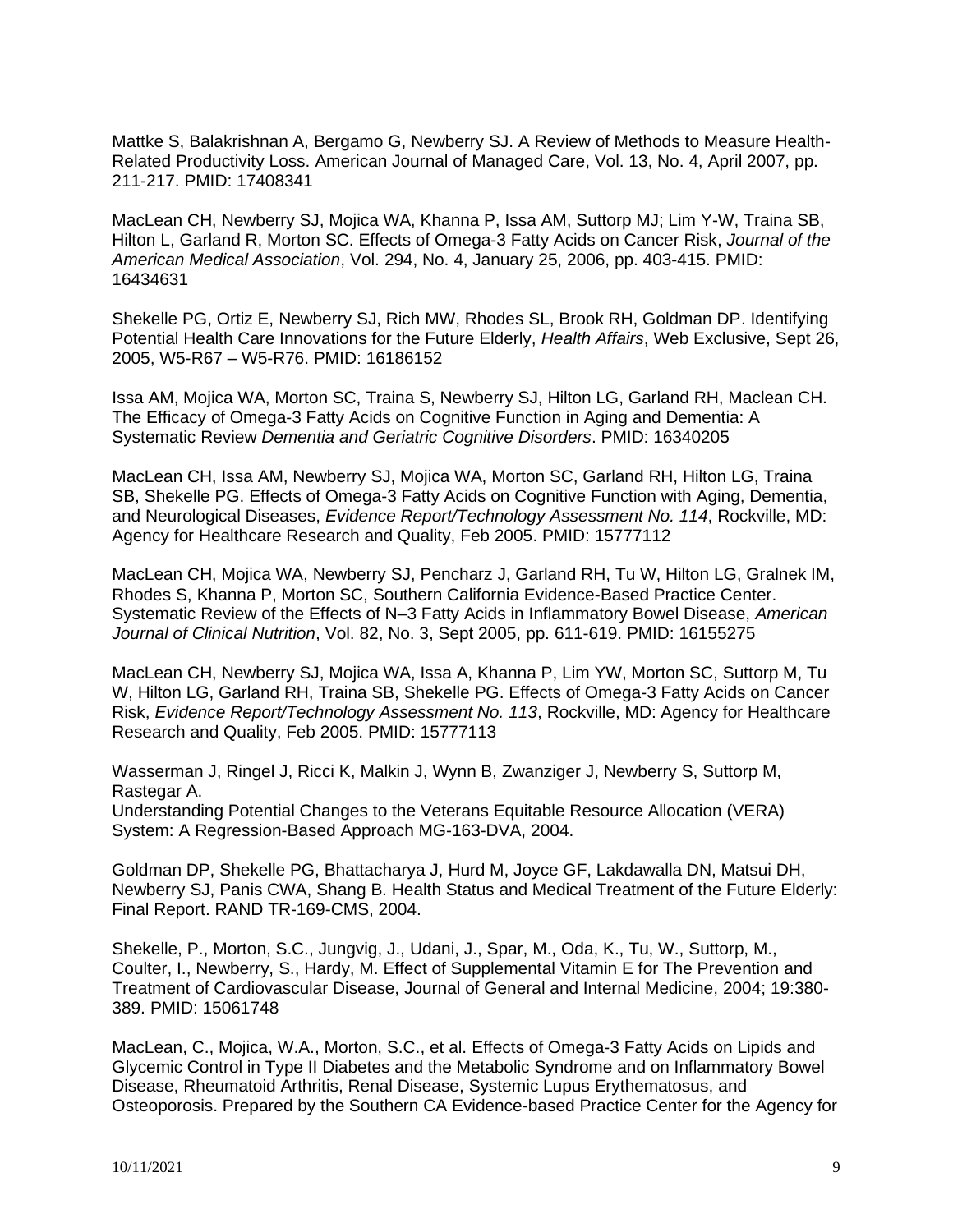Healthcare Research and Quality, 2003. Evid Rep Technol Assess (Summ). 2004 Mar;(89):1-4. PMID: 15133890

Shekelle, P, Morton SC, Maglione MA, Suttorp M, Tu W, Li Z, Maggard, M, Mojica W. Shugarman L, Solomon V, Jungvig L, Newberry, SJ, Mead D, and Rhodes S, Pharmacological and Surgical Treatment of Obesity. Prepared by the Southern CA Evidencebased Practice Center for the Agency for Healthcare Research and Quality, 2003. NBK37379

Shekelle P, Coulter I, Hardy M, Morton SC, Favreau J, Gagne J, Coulter SA, Newberry S, Udani J, Roth E, Jungvig L. Best Case Series for the Use of Immuno-Augmentation Therapy and Naltrexone for the Treatment of Cancer *Evidence Report/Technology Assessment Number 78*, Rockville, MD: Agency for Healthcare Research and Quality, April 2003. PMID: 12751155

Shekelle P, Hardy ML, Coulter I, Udani J, Spar M, Oda K, Jungvig LK, Tu W, Suttorp MJ, Valentine D, Ramirez L, Shanman R, Newberry SJ. [Effect of the supplemental use of](https://www.ncbi.nlm.nih.gov/pubmed/15523748)  [antioxidants vitamin C, vitamin E, and coenzyme Q10 for the prevention and treatment of](https://www.ncbi.nlm.nih.gov/pubmed/15523748)  [cancer.](https://www.ncbi.nlm.nih.gov/pubmed/15523748) Evid Rep Technol Assess (Summ). 2003 Oct;(75):1-3. Review. PMID: 15523748

Shekelle P, Maglione M, Chang J, Mojica W, Morton SC, Suttorp MJ, Roth EA, Rhodes S, Wu S-Y, Newberry S. Healthy Aging Initiative Evidence Reports: Falls Prevention Interventions in the Medicare Population *Evidence Report/Technology Assessment (Prepared by the Southern California Evidence-based Practice Center, RAND)*, Baltimore, MD: US Department of Health and Human Services, Health Care Financing Administration, Sept 2003.

Shekelle, P., Morton, S.C., Hardy, M., Maglione, M., Suttorp, M., Roth, E., Jungvig, L., Mojica, W., Gagne, J., Rhodes, S., McKinnon, E., and Newberry, S. Ephedra and Ephedrine for Weight Loss and Athletic Performance Enhancement: Clinical Efficacy and Side Effects. An evidence report prepared for the Agency for Healthcare Research and Quality, 2003.

Coulter I, Hardy M, Shekelle P, Morton SC, Udani J, Spar M, Oda K, Jungvig LK, Tu W, Shanman R, Newberry S, Ramirez LR, Valentine D. Effect of Supplemental Use of Antioxidants Vitamin C, Vitamin E, and Coenzyme Q10 for the Prevention and Treatment of Cancer *Evidence Report/Technology Assessment No. 75 (Prepared by the Southern California Evidence-based Practice Center, RAND)*, Rockville, MD: Agency for Healthcare Research and Quality Publication 03-E047, Aug 2003

Shekelle P, Morton S, Atkinson S, Suttorp M, Tu W, Heidenreich P, Gubens M, Maglione M, Jungvig L, Roth E, Newberry S. [Pharmacologic management of heart failure and left ventricular](https://www.ncbi.nlm.nih.gov/pubmed/14571595)  [systolic dysfunction: effect in female, black, and diabetic patients, and cost-effectiveness.](https://www.ncbi.nlm.nih.gov/pubmed/14571595) Evid Rep Technol Assess (Summ). 2003 Jul;(82):1-6. PMID: 14571595

Shekelle P, Maglione M, Chang J, Mojica W, Morton SC, Suttorp MJ, Roth EA, Rhodes S, Wu S-Y, Newberry S. Healthy Aging Initiative Evidence Reports: Falls Prevention Interventions in the Medicare Population. Evidence Report/Technology Assessment (Prepared by the Southern California Evidence-based Practice Center, RAND), Agency for Healthcare Research and Quality – AHRQ Publication, Rockville, MD

Wasserman, J., Ringel, J., Ricci, K., Malkin, J., Schoenbaum, M., Wynn, B., Zwanziger, J., Newberry, S., Suttorp, M., Rastegar, A. An Analysis of Potential Adjustments to the Veterans Equitable Resource Allocation (VERA) System. MR-1629-DVA, 2002.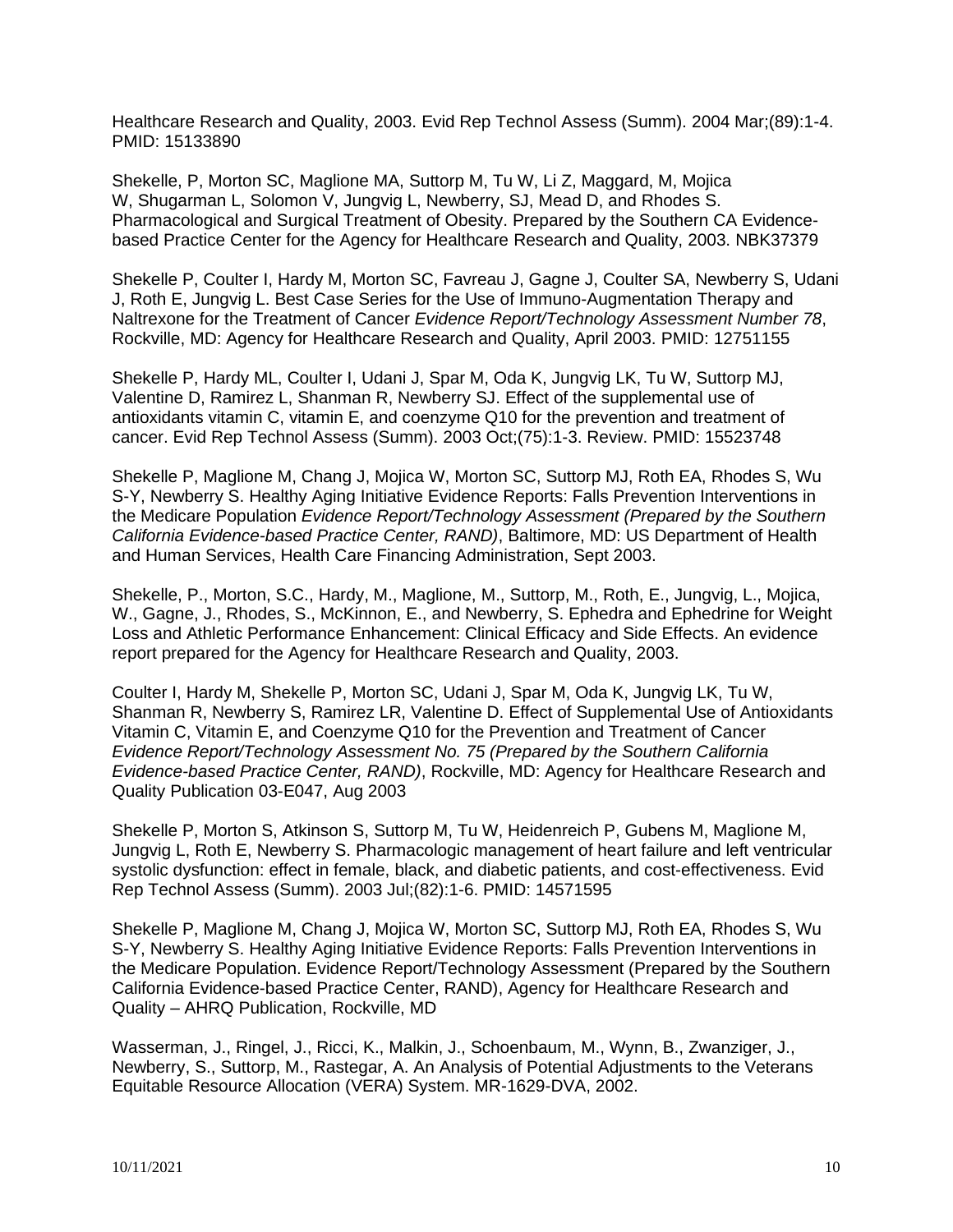Hardy M, Coulter I, Favreau J, Morton SC, Venuturupalli S, Chiapelli F, Rossi F, Orshansky G, Jungvig L, Roth E, Suttorp M, Newberry S, Shekelle P. S-Adenosyl-L-Methionine for Treatment of Depression, Osteoarthritis, and Liver Disease *Summary, Evidence Report/Technology Assessment: Number 64*, Rockville, MD: Agency for Healthcare research and Quality, Aug 2002

Shekelle, P.G., Tucker, J., Maglione, M., Morton, S.C, Roth, E.A., Chao, B., Wu, S.-Y., Newberry, S. Health Risk Appraisals and Medicare: *Evidence Report and Evidence-Based Recommendations*, Health Care Financing Administration, Baltimore, MD, 2001

Encyclopedia of Foods: A Guide to Healthy Nutrition. 2001. Academic Press. San Diego CA.

Shekelle, P.G., Ortiz, E., Goldman, D.P., Newberry, S. Health Status and Medical Treatment of the Future Elderly: Implications for the Medicare Program – Prospects for Advances in Medical Research and Technology in the 21<sup>st</sup> Century. Prepared under HCFA Contract Number 500-95-0056. RAND Santa Monica CA.

Wasserman, J., Ringel, J., Wynn, B., Zwanziger, J., Ricci, K., Newberry, S., Genovese, B., Schoenbaum, M. An Analysis of the Veterans Equitable Resource Allocation (VERA) System. 2001. MR-1419 DVA. RAND Santa Monica CA.

Korenbrot, C.C., Steinberg, A., Bender, C., Newberry, S. 2002. Preconception care: a systematic review. Matern. Child Health J. 6(2):75-88. PMID: 12092984

State of CA Dept. of Health, Division of Maternal and Child Health. Nutrition during Pregnancy and the Postpartum Period: A Manual for Health Care Professionals.

Korenbrot C.C., Bender, C., Steinberg, A., Newberry, S. 2000. Preconception Care: Every Woman, Every Time. Preconception Care Initiative Background Report. The Preconception Care Initiative of the Northern California March of Dimes, Sutter Memorial Hospital, and American College of Obstetricians and Gynecologists, District IX.

Institute of Medicine (IOM), 2003. *Weight Management: State of the Science and Opportunities for Military Programs*. Washington, D.C. National Academy Press. NBK221831

IOM, 2000. *Dietary Reference Intakes for Vitamin C, Vitamin E, Selenium. and Carotenoids.* Washington, D.C. National Academy Press. NBK225476

IOM, 1998. *The Role of Protein and Amino Acids in Sustaining and Enhancing Performance*, a report of the Committee on Military Nutrition Research. Washington, DC. National Academy Press. NBK224623

IOM, 1998. *Nutritional Interventions for the Sustainment of Immune Function in the Field*, a report of the Committee on Military Nutrition Research. Edited with R.B. Costello. Washington, DC. National Academy Press. NBK230964

IOM, 1998. *Reducing Stress Fracture in Physically Active Young Servicewomen*, a report of the Committee on Body Composition, Nutrition, and Health of Military Women. Edited with R.B. Costello. Washington, DC. National Academy Press.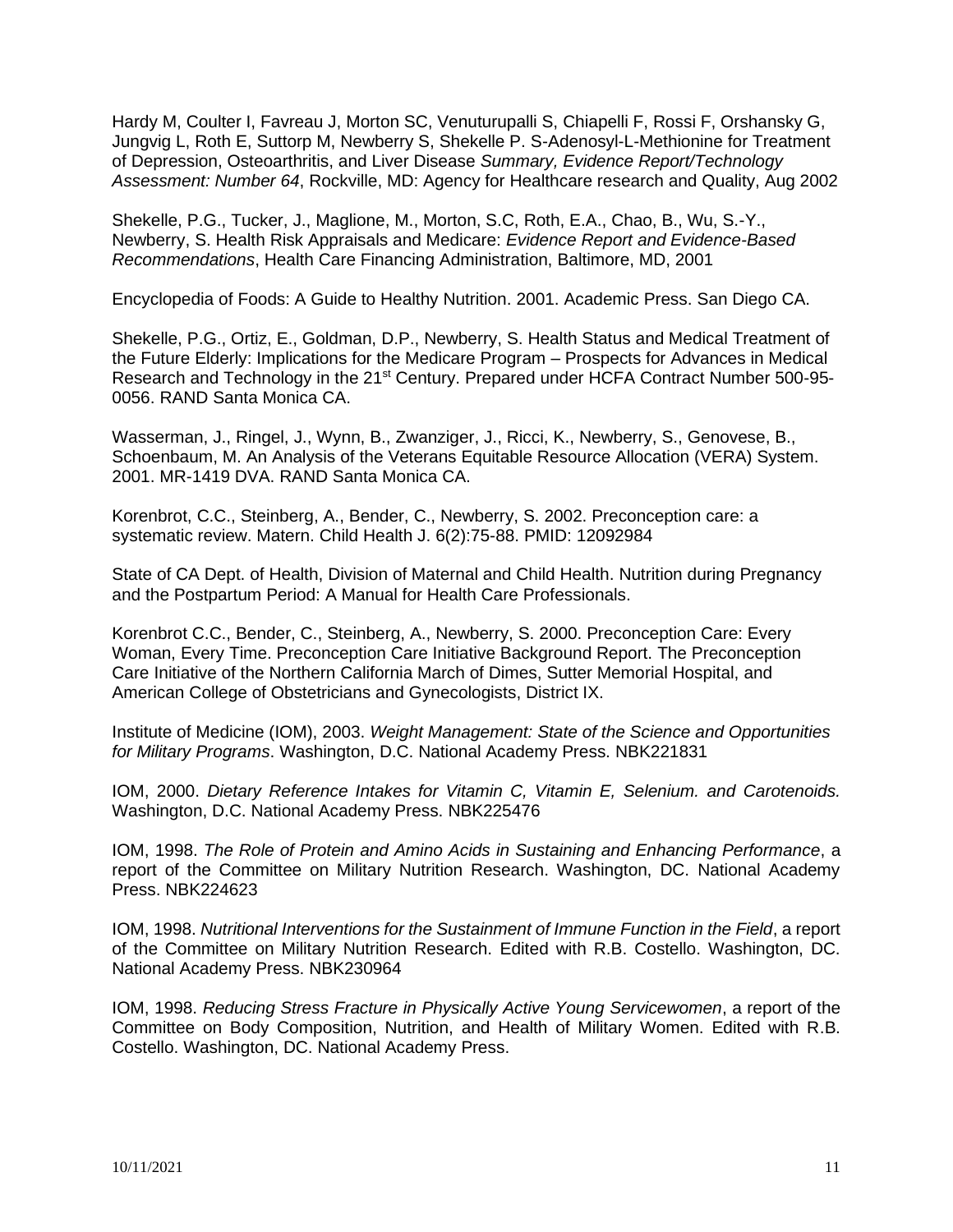IOM, 1998. *Assessing Readiness in Military Women - The Relationship of Body Composition, Nutrition, and Health*. Committee on Body Composition, Nutrition, and Health of Military Women. Washington, DC. National Academy Press.

IOM, 1997. *Emerging Technologies for Nutrition Research*, a report of the Committee on Military Nutrition Research. Washington, DC. National Academy Press. NBK233767

IOM, 1996. *Review of the Pennington Biomedical Research Center's Programs*, a report of the Committee on Military Nutrition Research. Edited with R.B. Costello. Washington, DC. National Academy Press.

IOM, 1995. *A Review of Issues Related to Iron Status in Women during US Army Basic Combat Training*, a report of the Committee on Military Nutrition Research. Washington, DC. National Academy Press.

IOM, 1995. *Nutritional Needs in Cold and in High Altitude Environments*, a report of the Committee on Military Nutrition Research edited with B.M. Marriott. Washington, DC. National Academy Press. PMID: 25121290

#### Published under the name S.J. Carlson:

Lemkau, J.P., Grady, K. and Carlson, S. 1996. Maximizing the Referral of Older Women for Screening Mammography. American Family Medicine 5(3): 174-78. PMID: 8620260

Grady, K., Lemkau, J.P., McVay, J. and Carlson, S. 1995. Clinical Decision-Making and Mammography Referral. Preventive Medicine 25:327-38. PMID: 8781011

#### Published under the name S.J. Pilistine:

Pilistine, S.J. and Varandani, P.T. 1986. Degradation of Porcine Relaxin by Glutathione-Insulin Transhydrogenase and a Neutral Peptidase. Mol. Cell. Endocrinology 46:43-52. PMID: 3519316

Moses, A.C. and Pilistine, S.J. 1985. "Insulinlike Growth Factors," in Cell Culture Methods for Molecular and Cell Biology, Vol. 1, Control of Animal Cell Proliferation. Boynton and Leffert, Eds. Academic Press, Inc., pp. 91-120.

Pilistine, S.J., Moses, A.C., and Munro, H.N. 1984. Placental Lactogen Administration Reverses the Effect of Low Protein Diet on Maternal and Fetal Serum Somatomedin Levels in the Pregnant Rat. Proc. Nat'l. Acad. Sci. USA 81:5853-57. PMID: 6091115

Pilistine, S.J. 1983. The Association between Placental Lactogen and Somatomedin in the Pregnant Rat: Effects of Diet and Hormonal Supplementation. Ph.D. Thesis, MIT

Pilistine, S.J. and Munro, H.N. 1984. Protein Deficiency in Pregnant Rats Causes Decreased Levels of Plasma Somatomedin and Its Carrier Protein Associated with Reduced Plasma Levels of Placental Lactogen and Hepatic Lactogenic Receptor Number. J. Nutr. 114:638-42. PMID: 6199487

Pilistine, S.J., Moses, A.C. and Munro, H.N. 1984. Insulin-like Growth Factor Receptors in Rat Placental Membranes. Endocrinology 115(3): 1060-65. PMID: 6086283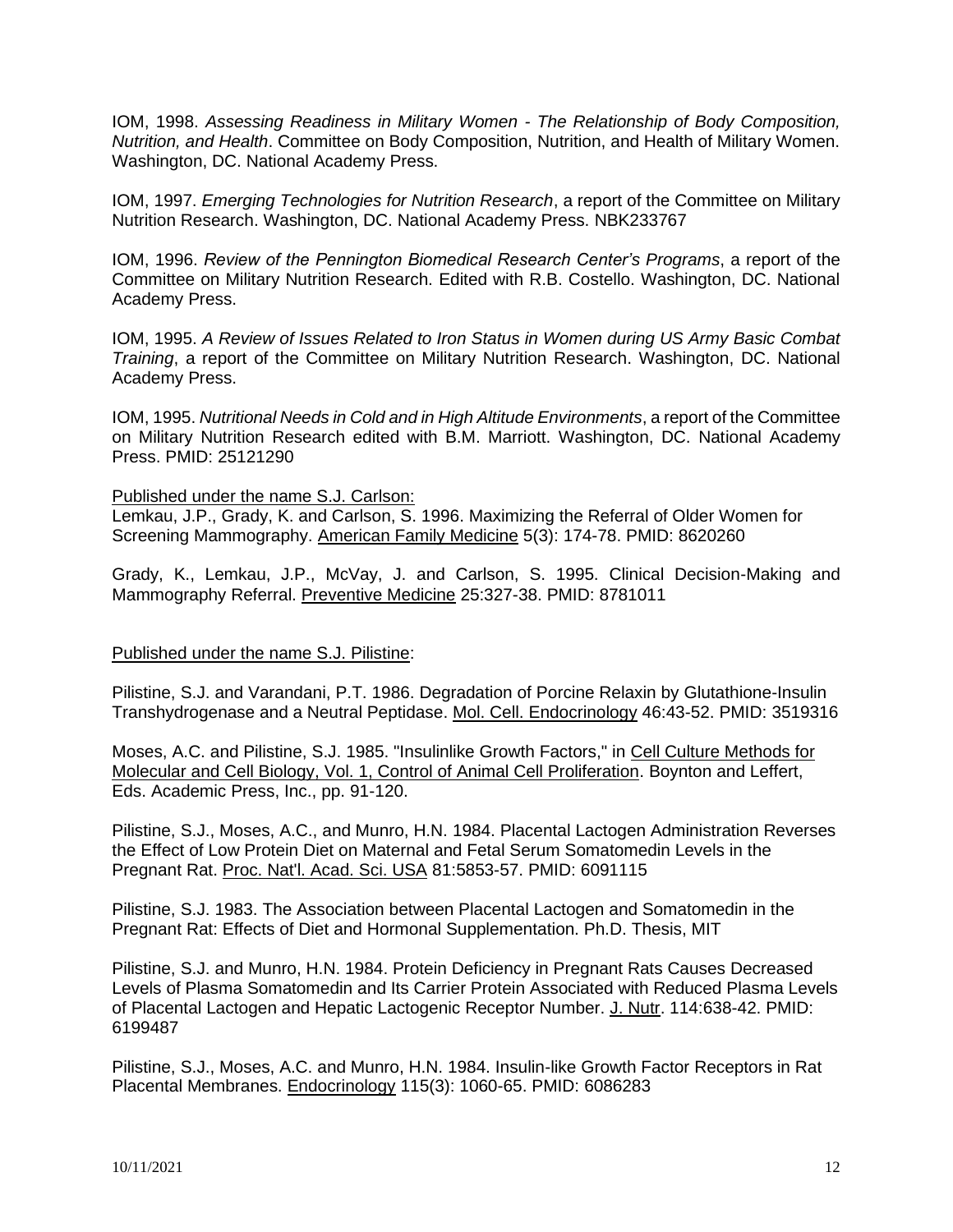Munro, H.N., Pilistine, S.J. and Fant, M.E. 1983. The Placenta in Nutrition. Ann. Rev. Nutr. 3:97- 124. PMID: 6357244

## **RAND Review Articles and Summaries/Highlights of RAND Research Publications (Partial List)**

*Assessing the Use of Data Analytics in Department of Defense Acquisition.* Santa Monica, CA: RAND Corporation, 2019. [https://www.rand.org/pubs/research\\_briefs/RB10085.html.](https://www.rand.org/pubs/research_briefs/RB10085.html)

*Preventing Obesity and its Consequences: Highlights of RAND Health Research. RB-9508, 2011*

*Improving the Quality of Health Care for Older Adults (ACOVE-3), 2008, RB-9320, RAND,* Santa Monica CA.

*Weighty Debate: Health Experts Seek Common Ground in Fight Against Obesity, (Perspectives)* RAND Review, Spring 2008

*Mental Health and Substance Abuse Issues among People with HIV: Lessons from HCSUS,*  2008, RB-9300, RAND, Santa Monica CA

*Yes, In My Backyard: Learning from Other Cities, Los Angeles Tries a New Line in Response to Homelessness,* (Perspectives) RAND Review, Summer, 2007.

*Health Coverage Options for Military Retirees, 2007, RB-9236, RAND, Santa Monica CA.* 

#### **Presentations and Teaching**

**Agency for Healthcare Research and Quality Systematic Review on the Health Effects of Dietary Sodium and Potassium: Process, Protocol, Findings, and Conclusions,** presented at a Workshop for the Committee to Review the Dietary Reference Intakes for Sodium and Potassium, March 7, 2018, National Academy of Sciences, Washington DC.

**Conducting Surveillance to Identify Signals for Updating Systematic Reviews,** presented to the Annual Meeting of the Food and Nutrition Board, National Academy of Sciences, Health and Medicine Division, June 24, 2016.

**Food Safety** (taught as part of a class in Food Policy at the RAND Pardee Graduate School). May 2013.

**Optimizing the Format for Presenting Updates of Evidence Reviews: Seeking User Preferences**, presented 9/11/12 at the Annual Meeting of Agency for Healthcare Research and Quality Project Leaders, Rockville MD.

**Clarifying Directions and Approaches to Mechanistic and Translational Research on Omega-3 Fatty Acids and Their Metabolites**: A Workshop conducted by the NIH and NCCAM. Discussant, Bethesda MD. 2/15/11

**Review of the Evidence for the Effects of Omega-3 Fatty Acids.** A Presentation given at the Samueli Institute Symposium on Omega-3 Fatty Acids and Health, Irvine CA, 02/25/07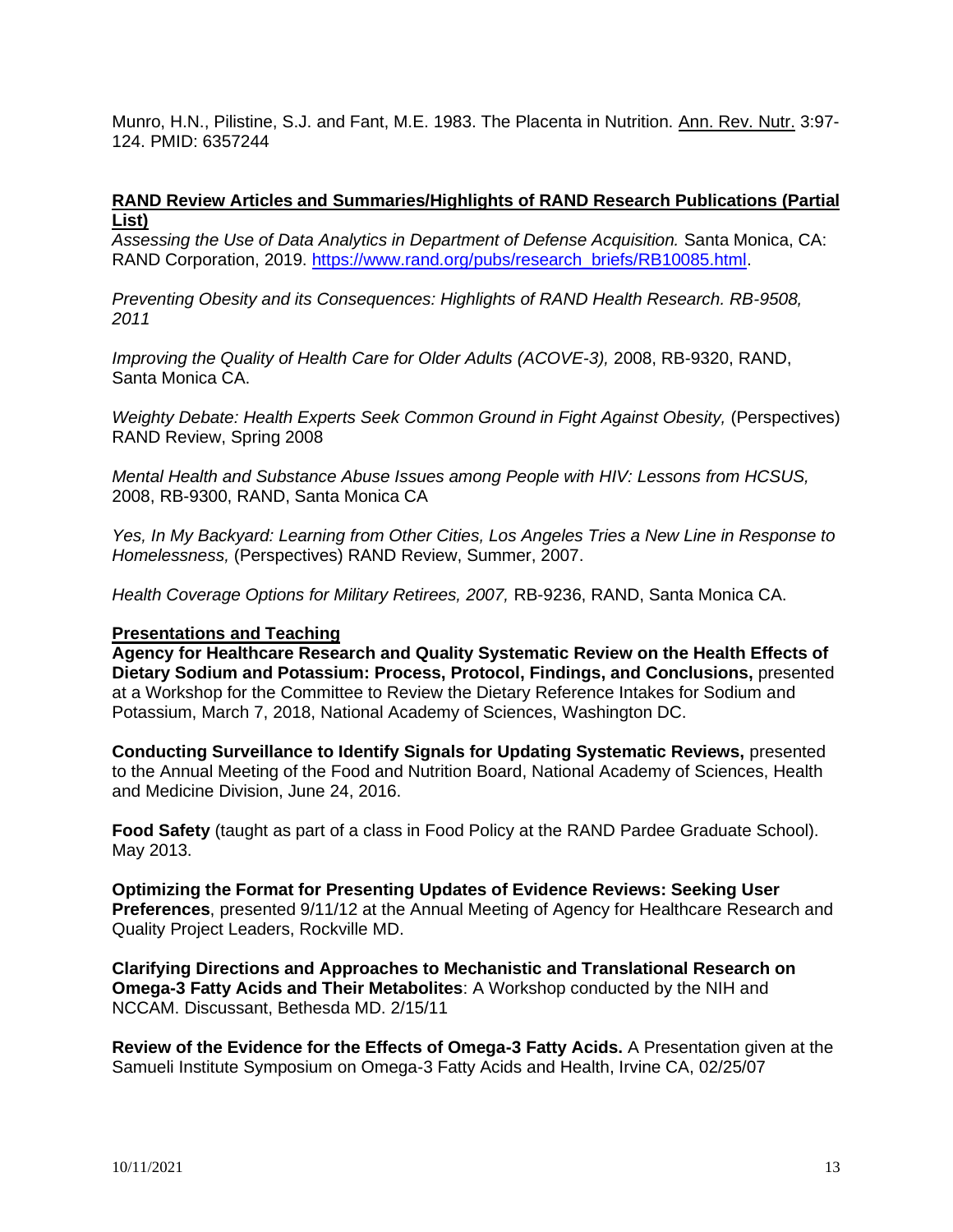**Lessons Learned: Syntheses of the Research on the Effects of n-3 Fatty Acids on Immune Disorders, Cancer, and Neurological Diseases**. Presented at the Experimental Biology Meetings, San Diego CA 4/1/05.

### **Co-Authored Poster Presentations**

Hilton L, Hempel S, Maher A, Apaydin E, Xenakis L, Newberry S, Sorbero ME, Maglione MA. (2018). Mindfulness meditation for chronic pain: Systematic review and meta-analysis. *International Congress on Integrative Medicine and Health Symposium*. Baltimore, MD, May 10, 2018.

Grady, K., Lemkau, J.P., McVay, J.M., Carlson, S., Lee, N., Minchella, and Caddell, C. 1993. Feedback to Physicians: Reward or Punishment? Association for the Advancement of Applied and Preventive Psychology, Annual Meeting.

Grady, K., Lemkau, J.P., Carlson, S., Lee, N., Minchella, M. and McVay, J. 1994. Increasing Mammography Referral in Primary Care. American Public Health Association, San Diego, CA.

Grady, K., Lemkau, J.P., McVay, J., Carlson, S., Lee, N., Minchella, M. and Caddell, C. 1995. Increasing Mammography Referral in Primary Care. Presented at the 123rd Annual Meeting of the American Public Health Association, Washington DC.

Pilistine, S.J. and Bisaro, D.M. 1989. Delayed Onset of Viral Replication in Progeny of Agroinfected Petunia. Annual Meeting of American Society of Plant Physiology.

Inamdar, I.M., Zhang, X.Y., Gardiner, W.E., Sunter, G., Pilistine, S.J., Bisaro, D.M. and Ehrlich, M. 1989. Transfection of Cultured Tobacco Cells with *In Vitro* Methylated Tomato Golden Mosaic Virus DNA. Annual Meeting of American Society for Microbiology.

Munro, H.N., Pilistine, S.J., Fant, M.E. and Moses, A.C. 1986. Effect of Protein Intake on Placental Lactogen - Somatomedin Relationships during Pregnancy. Presented at the 5th Joint Meeting of British Endocrine Societies.

Pilistine, S.J. and Varandani, P.T. 1985. Degradation of Porcine Relaxin by Purified Insulindegrading Enzymes. Endocrinology 116 (Suppl.):25.

Moses, A.C., Pilistine, S.J. and Munro, H.N. 1983. Receptors for Insulin-like Growth Factors on Rat Placental Membranes Do Recognize Insulin-like Growth Factor I. Endocrinology 112(Suppl.):99.

Pilistine, S.J., Moses, A.C., and Munro, H.N. 1983. Human Placental Lactogen Reverses the Suppressive Effect of a Low Protein Diet on the Serum Levels of Insulin-like Growth Factors I and II in the Pregnant and Fetal Rat. Endocrinology 112(Suppl.):180.

Pilistine, S.J., and Munro, H.N. 1982. Low Protein Diet Decreases Plasma Concentrations of Placental Lactogen and Somatomedin in the Pregnant Rat. Endocrinology 110(Suppl.):159.

#### **Independent Consulting**

01/11-04/11 UCLA Center for Population Research: Revision of Center Proposal